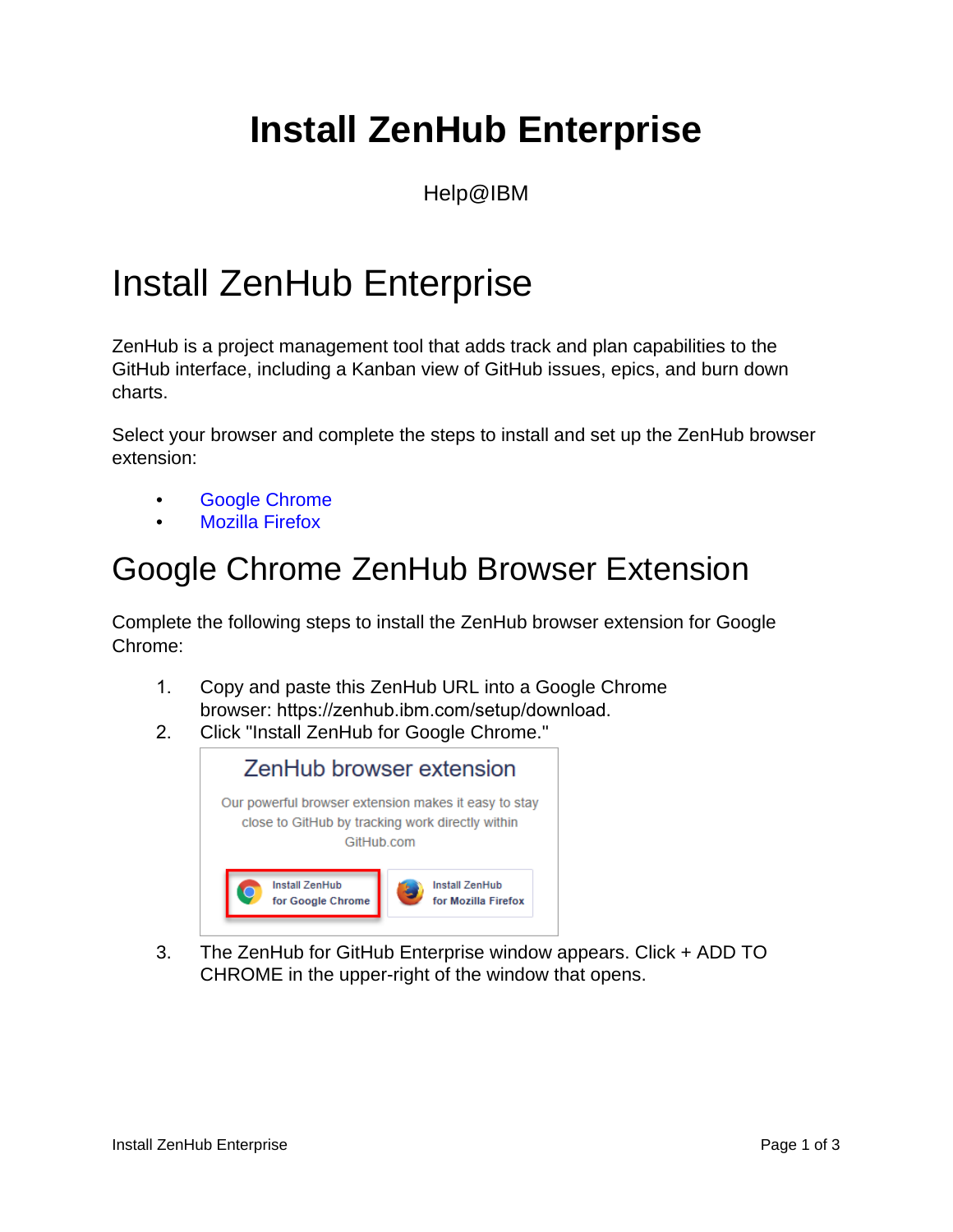

4. Click "Add extension" on message that says "Add ZenHub for GitHub Enterprise?"



After you successfully add the extension, the ZenHub for GitHub Enterprise icon appears on the top-right of your browser window.



5. Click the Z icon and sign in with your GitHub account.

## Mozilla Firefox ZenHub Browser Extension

Complete the following steps to install the ZenHub browser extension for Mozilla Firefox:

- 1. Copy and paste this ZenHub URL into a Google Chrome browser: https://zenhub.ibm.com/setup/download.
- 2. Click "Install ZenHub for Mozilla Firefox."